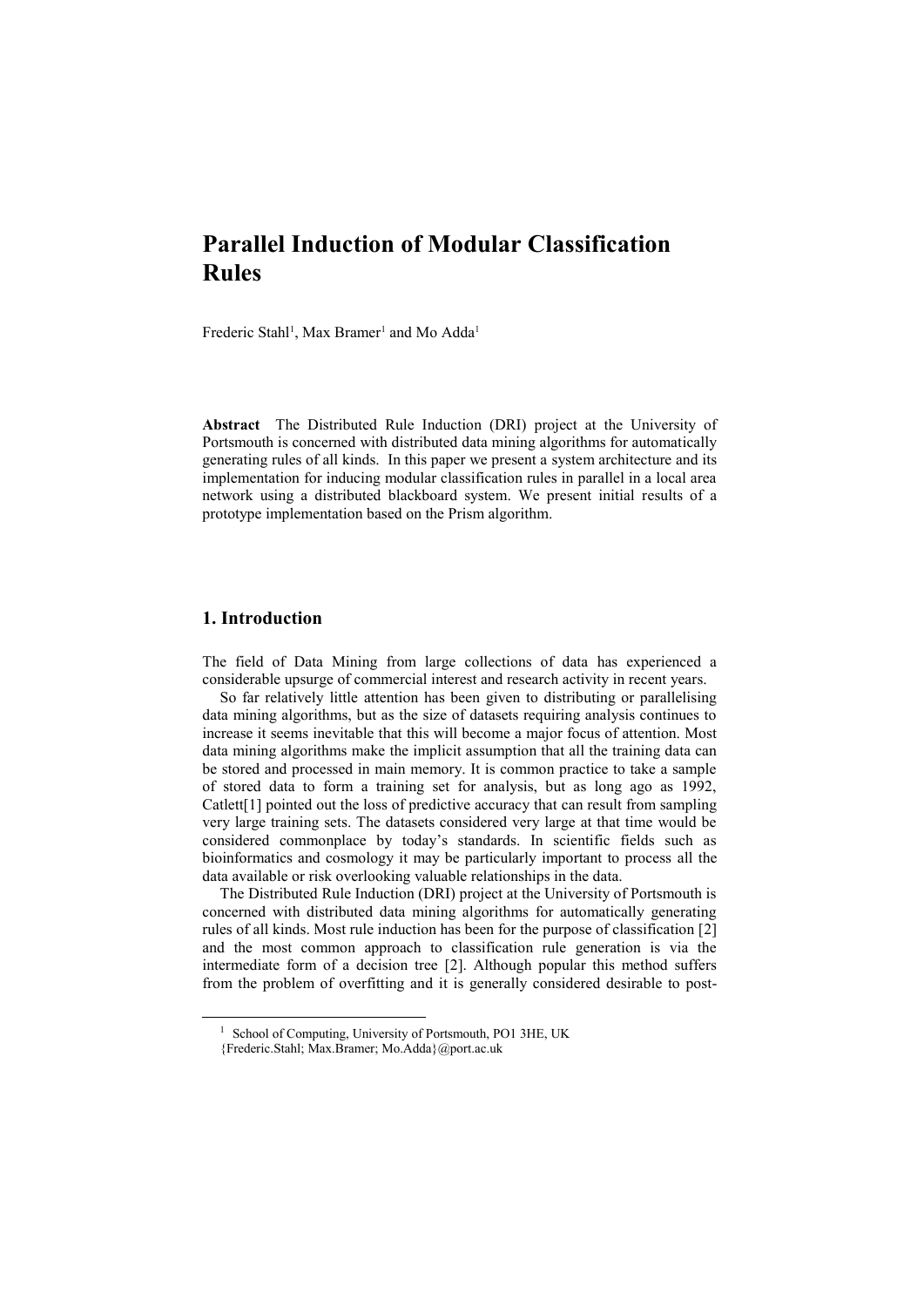prune the trees generated before converting them to rules and then to process the rules further to remove overfitted terms as far as possible [3]. This seems an unnecessarily indirect way to generate rules, especially when there are algorithms that will generate them directly, albeit ones that are less widely known.

The Prism algorithm was developed as an alternative to decision tree generation [4]. For continuous data the algorithm can be summarised as follows, assuming that there are  $n$  (>1) possible classes [5].

```
For each class i from 1 to n inclusive:
(a) working dataset W = initial Dataset;
     delete all records that match the rules that have 
    been derived so far for class i;
(b) For each attribute A in W
   sort the data according to A;
     - for each possible split value v of attribute A
       calculate the probability that the class is i
      for both subsets A \leq v and A \geq v;
(c) Select the attribute that has the subset S with 
    the overall highest probability;
(d) build a rule term describing S;
(e) W = S;(f) Repeat b to e until the dataset contains only 
     records of class i. The induced rule is then 
     the conjunction of all the rule terms built at 
     step d;
(g) Repeat a to f until all records of class i have 
     been removed;
```
Cendrowska"s original version of Prism requires the training set to be processed once for each class. It is restored to its original form before each new class is processed. A faster version of Prism has been developed by one of the present authors [6], called PrismTCS (**Prism** with **T**arget **C**lass, **S**mallest first) which maintains a similar level of predictive accuracy. After each rule induced PrismTCS computes the *target class* that covers the fewest instances and induces a new rule for that target class. Thus PrismTCS removes the outermost loop and lowers Prism"s complexity. We removed the innermost loop, the multiple sorting of the dataset, by building attribute lists similar to those in the SPRINT algorithm [5, 7] of the structure *<record id, attribute value, class value>*.

Figure 1 shows experimental results with pre-sorting on the *diabetes* dataset [8]. We appended the data to itself either 'vertically' or 'horizontally' to obtain datasets with an increasingly large number of instances or attributes, respectively. We refer to data created by appending in the vertical direction as *portrait data* and to data created by appending in the horizontal direction as *landscape data*.

The speedup factors for all runs were positive, however decreasing for portrait data with increasing number of instances. However for data in landscape format the advantage of pre-sorting is increasingly linear.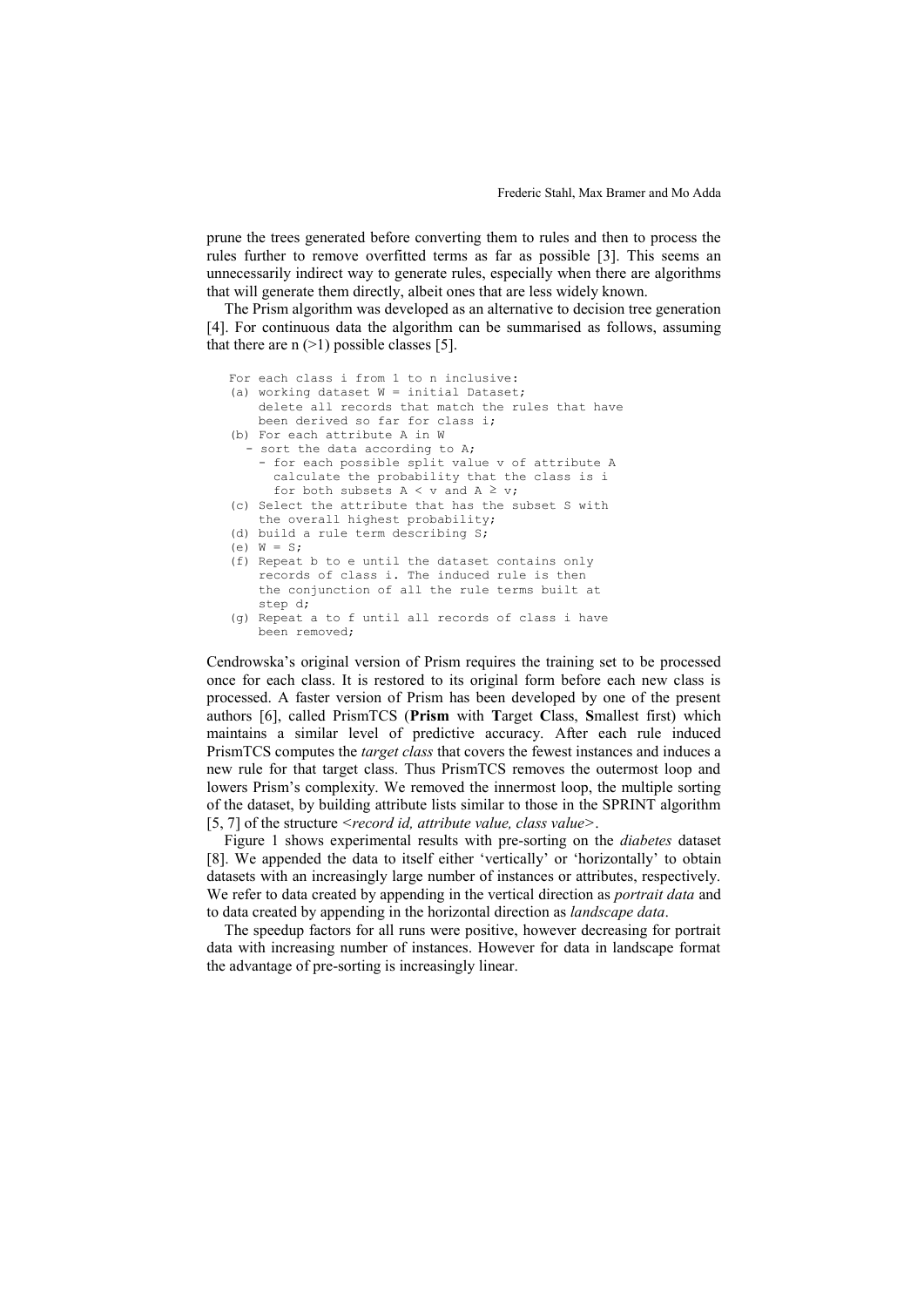Parallel Induction of Modular Classification Rules



Figure 1 The speedup factors plotted versus the relative dataset size for datasets growing towards landscape and portrait format.

A version of PrismTCS incorporating the pre-sorting technique is currently being implemented. We expect that this will lead to higher speedups.

# **2. P-Prism: A Parallel Modular Classification Rule Induction Algorithm**

There have been several attempts to scale up classification rule induction via parallelisation. In the area of TDIDT we have already mentioned the SPRINT [7] algorithm. Here we focus on parallelising modular classification rule induction using a "shared nothing" or "massively parallel processors" (MPP) system. Our reasoning is that MPP can be represented by a network of workstations and thus is a cheap way of running parallel algorithms. We implemented the parallel Prism (P-Prism) algorithm in a logical master worker fashion by running the basic Prism algorithm on a master machine and outsourcing the computationally expensive tasks, the induction of rule terms, to worker machines in the network. As a communication platform between the Prism algorithm and the worker machines we used a distributed blackboard system architecture based on the DARBS distributed blackboard system [9]. A blackboard system can be imagined as a physical blackboard which is observed by several experts with different knowledge domains, having a common problem to solve. Each expert uses its knowledge domain plus knowledge written on the blackboard to infer new knowledge about the problem and advertise it to the other experts by writing it on the blackboard. In the software model such a blackboard system can be represented by a client-server architecture. The basic architecture of P-Prism is shown in Figure 2.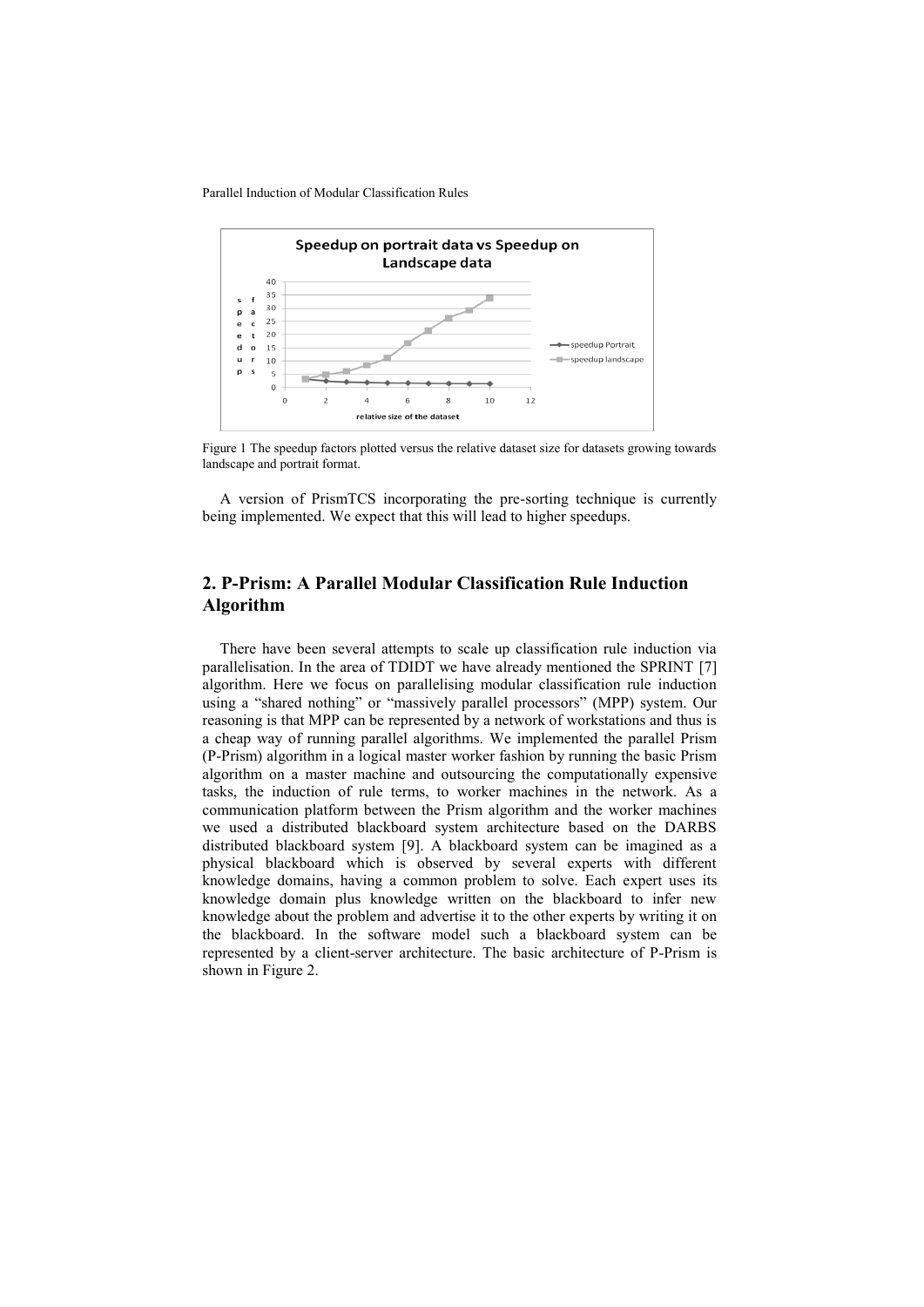

Figure 2. The architecture of the P-Prism algorithm using a distributed blackboard system in order to parallelise the induction of modular rule terms.

The attribute lists are distributed over k expert machines. The moderator program on the blackboard server implements the Prism algorithm, with the difference from the serial version that it delegates the rule term induction to the expert machines. The blackboard system is partitioned into two logical partitions, one to submit local rule term information and one to retrieve global information about the algorithm"s status. Every expert is able to induce the rule term that is locally the best one for the attribute lists it holds. It then writes the induced rule term plus its covering probability and how many instances the rule term covers on the local rule term information partition and awaits the global information of how to continue.

The following steps listed below describe how P-Prism induces one rule:

| Step 1 Moderator (P-Prism) writes on "Global Information Partition" |
|---------------------------------------------------------------------|
| the command to induce locally best rule terms.                      |
| Step 2 All Experts induce the locally best rule term and write the  |
| rule terms plus its covering probability and the number of          |
| list records covered on the "local Rule Term Partition"             |
| Step 3 Moderator (P-Prism) compares all rule terms written on the   |
| "Local Rule Term Partition"; adds best term to the current          |
| rule; writes the name of the Expert that induced the best rule      |
| term on the Global Information Partition                            |
| Step 4 Expert retrieves name of winning expert.                     |
| IF Expert is winning expert {                                       |
| derive by last induced rule term uncovered ids and write            |
| them on the "Global Information Partition" and delete               |
| uncovered list records                                              |
| ł                                                                   |
| ELSE IF Expert is not winning expert {                              |
| wait for by best rule term uncovered ids being available            |
| on the "Global Information Partition", download them and            |
| delete list records matching the retrieved ids.                     |
|                                                                     |
|                                                                     |

In order to induce the next rule term, P-Prism would loop back to step one. For P-Prism to know when to stop the rule it needs to know when the remaining list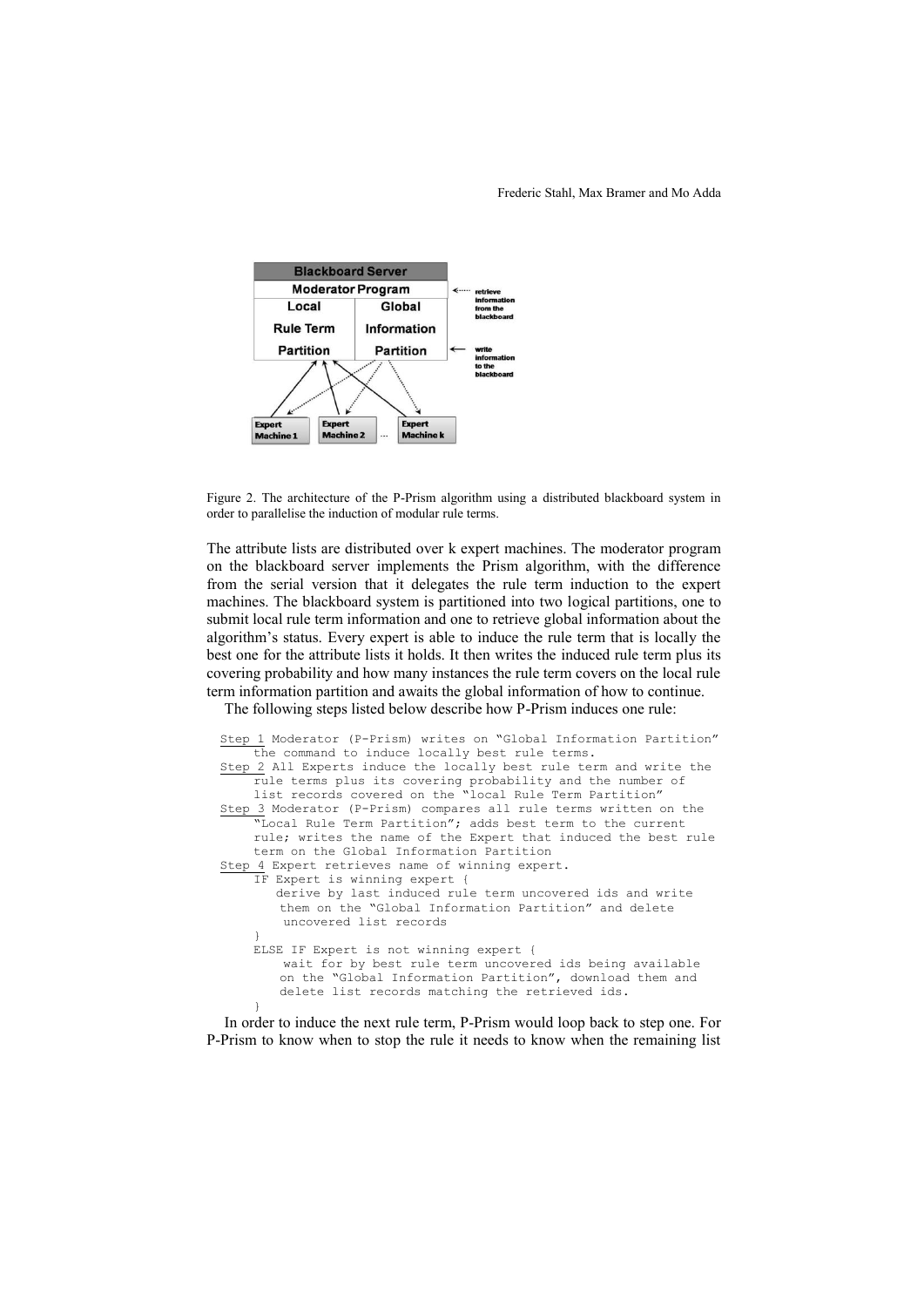Parallel Induction of Modular Classification Rules

records on the expert machines are either empty or consist only of instances of the current target class. This information is communicated between the winning expert and the moderator program using the Global Information Partition.

## **3. Experimental Results**

The first prototype of the P-Prism classifier has been implemented and we have carried out an initial validation in order to identify constraints for future developments. We have carried out experiments with 3 different configurations of P-Prism and serial Prism with attribute lists. We used the *yeast* dataset [8] which comprises 1484 instances, but repeatedly appended the data to itself "vertically" to achieve datasets with from 5000 to 35000 instances. Both versions of Prism, the serial and the parallel, produce identical rule sets (with 970 terms) on any of the yeast datasets.



Figure 3 The efficiency calculated as the percentage of the actual speedup factors based on the ideal speedup factors for configurations of P-Prism with one (serial Prism), two, four and six expert machines.

The efficiency is the fraction of the actual speedup factor based on the ideal speedup factor of P-Prism. However achieving an ideal speedup factor is unrealistic as in any MPP environment we have to take overheads in bandwidth and workload balancing into account. The efficiencies for all P-Prism configurations increase with an increasing number of instances up to a workload of about 17000 instances. From then on the efficiency levels off, ranging from 85% to 89%. As already mentioned the discrepancy from 100% efficiency can be explained by communication overheads and workload balancing issues. However further speedup experiments are planned with more instances and more expert machines to examine the breakeven point of possible expert machines.